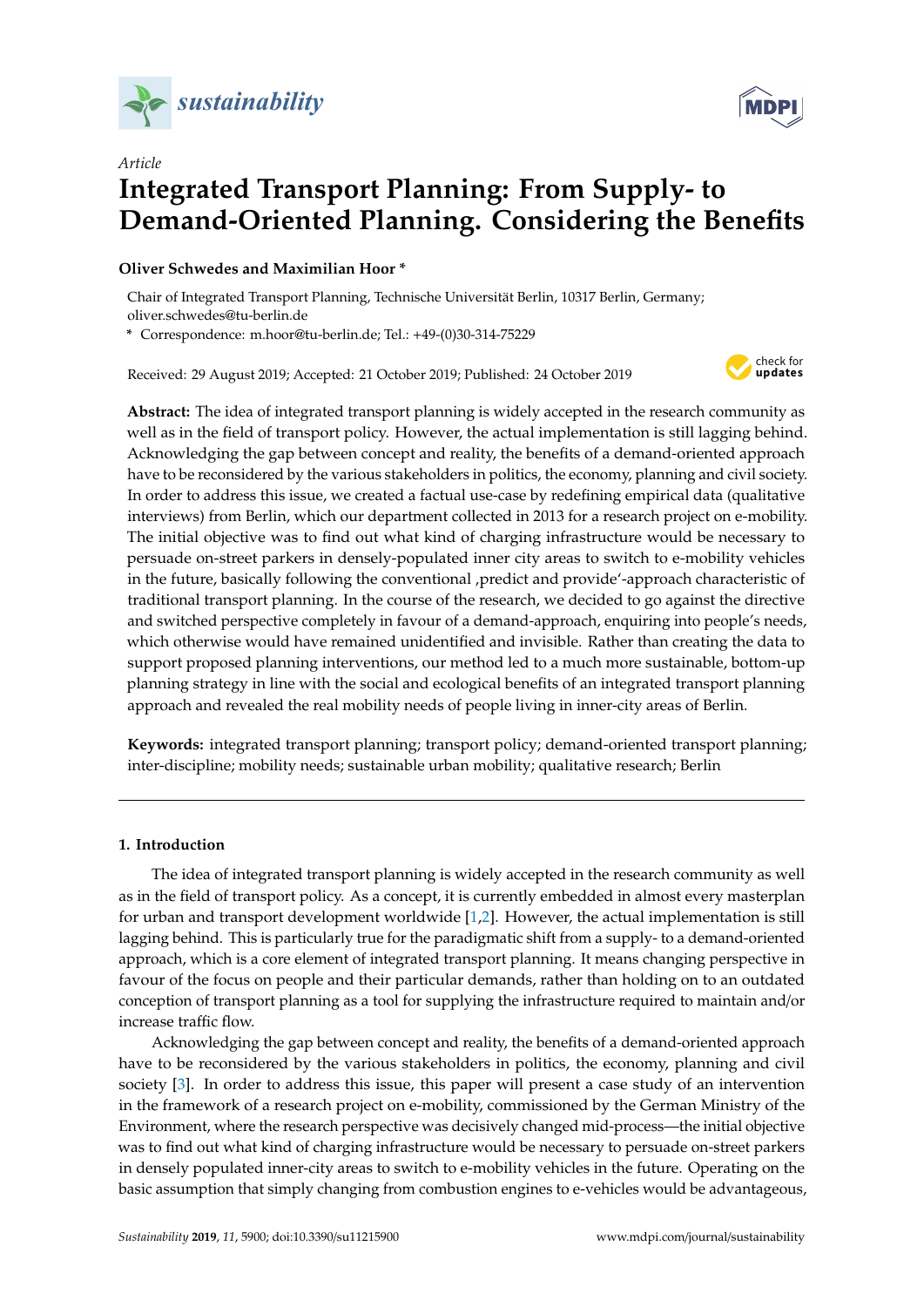the ministry itself followed the conventional 'predict and provide'-approach characteristic of traditional supply-oriented transport planning. Instead of enquiring into people's particular mobility needs, the ministry took it for granted that there would be a demand for private e-cars, narrowing down the research directive to determining the best possible charging infrastructure.

In the course of the research we decided to go against the directive and switched perspective towards a demand-approach, enquiring into people's needs, which otherwise would have remained unidentified and invisible. Rather than gathering the data to support the proposed planning interventions, our method led to different empirical results, revealing a preference to dispense with private cars altogether rather than switch to e-mobility vehicles. Consequently, the altered research directive created a much more sustainable bottom-up planning strategy in line with the social and ecological benefits of an integrated transport planning approach.

#### **2. Integrated Transport Planning—The Concept and its Promise**

Even though the idea of integrated transport planning goes back to the 1970s and is now widely accepted in the research community as well as in the field of transport policy, the actual implementation is still trailing behind [\[4\]](#page-10-3). Due to this lack of experience, it is still difficult to elaborate on the benefits of this approach, making it difficult to argue for integrated transport planning.

At the same time, in the face of climate change and the transformation from a fossil-based to a post-fossil mobility culture, we are experiencing a growing need for integrated approaches to policy and practice generally and a revival of integrated transport planning as an 'inter-discipline' in particular [\[5\]](#page-10-4). Therefore, before demonstrating the benefits of integrated transport planning, we will first reiterate its main aspects, contrasting them with the traditional approach to transport planning [\[6\]](#page-10-5).

Unlike the conventional 'predict and provide'-approach, integrated transport planning is goal-oriented. While traditional transport planning focuses on traffic and reacts to the ongoing increase in volume by supplying appropriate infrastructure capacities to support the flow and speed of the traffic, the integrated approach, by focusing on people's needs, strives for a sustainable transport development. This is a paradigmatic shift from a supply- to a demand-oriented—that is, a people-oriented—approach to transport planning. This paradigm shift also requires a strong focus on stakeholder participation and empowerment, accessibility and ecomobility, as well as strategic planning to achieve sustainable urban mobility [\[7,](#page-10-6)[8\]](#page-10-7).

With the shift to a people-oriented approach to transport planning, the situation becomes complicated, because, along with the technical aspects, other dimensions now also demand attention, such as quality of life, sustainability, social justice, health and environmental quality and, not least of all, economic feasibility. Modal-focused traffic flow is no longer an end in itself but is rather linked to the higher goal of transport development that is people-designed, which leads to an intermodal perspective.

In order to meet the demands of different spheres such as society, technology, the economy, ecology and politics, integrated transport planning necessarily has to be interdisciplinary, as has the team. It requires an understanding of the society in which planning takes place, it requires knowledge of what is technologically feasible, economically effective and ecologically compatible, without forgetting an understanding of the relevance of politics for planning processes. This complexity has probably been the main obstacle so far to the successful implementation of integrated transport planning and the reason why many planners still prefer to keep things simple, since otherwise they—understandably—feel overwhelmed [\[9\]](#page-10-8).

Summing up, integrated transport planning is based on three poles (cf. Figure [1\)](#page-2-0). The first pole is infrastructure management, which includes all kinds of structural supply measures (e.g., construction of road infrastructure) as well as constraints (e.g., removal of road infrastructure). The second pole is traffic management, which includes all kinds of process supply measures (e.g., 'green wave' for public transport) as well as constraints (e.g., city toll). Lastly, the third pole is mobility management, which includes all kinds of action-related supply measures (e.g., free tickets for public transport) as well as constraints (e.g., commercial control over parking space). While the first two poles represent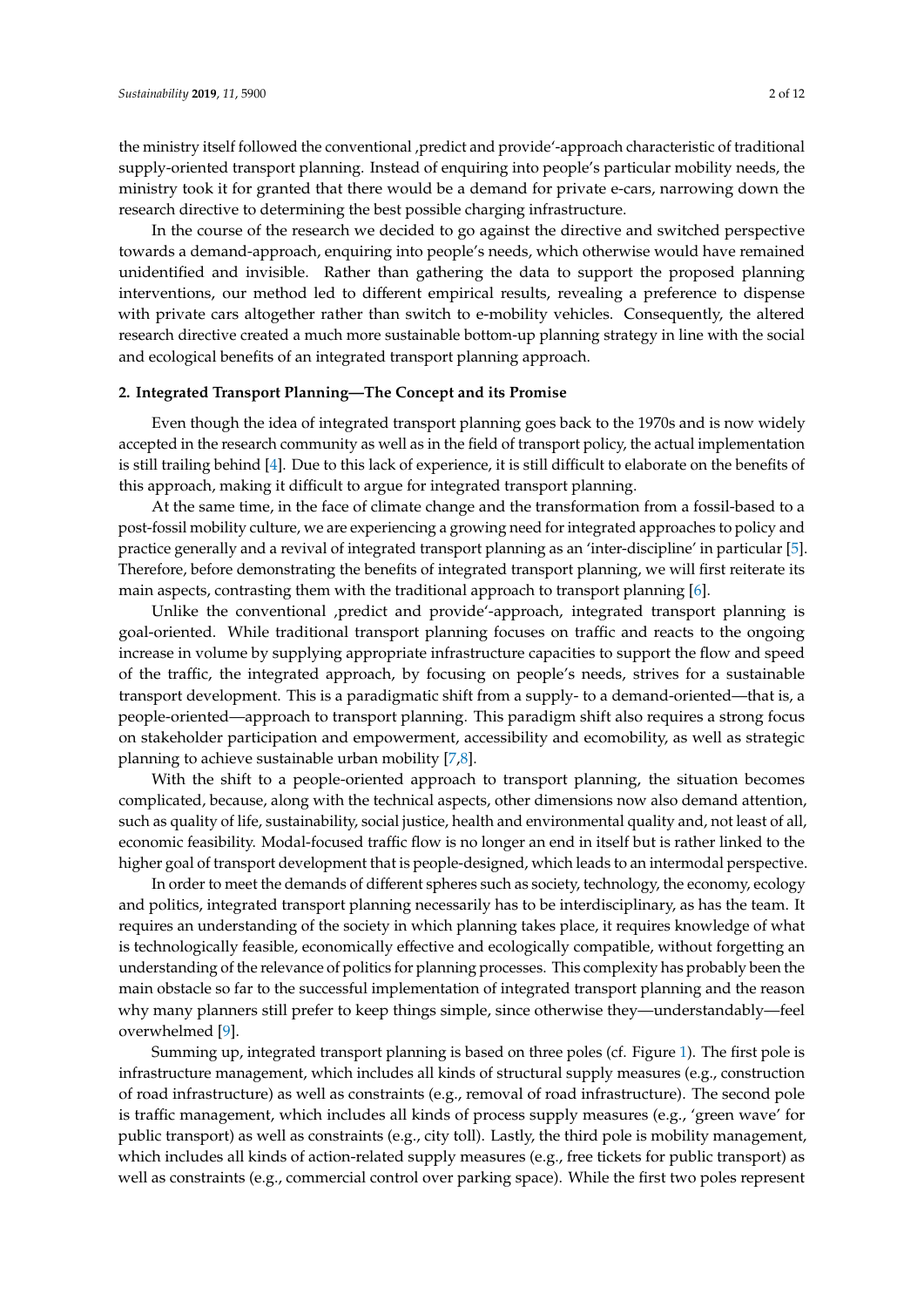the traditional transport planning approach, the third pole, with its people-oriented perspective, constitutes the innovative core of integrated transport planning as an 'inter-discipline' that everybody is talking about but which has yet to be established.

<span id="page-2-0"></span>

**Figure 1.** The Concept of Integrated Transport Planning (Source: own presentation).

# **Figure 1.** The Concept of Integrated Transport Planning (Source: own presentation). **3. The Case Study and Methodology**

We refer to a case study, which was—like many others at the time—part of the emergence of e-mobility [\[10\]](#page-10-9). The Federal Ministry of Environment, Nature Conservation and Nuclear Safety wanted<br>. to know what kind of charging infrastructure people in densely-populated urban areas need, people in the Nuclear Safety was also conserved to know what is not conserved in the same of the same of the same of the same of th who have to park their private car in the public street space, the so-called '*Laternenparker'* (on-street parkers). The Ministry saw itself confronted with the typical chicken-and-egg problem—nobody buys<br> *Laterner* (*ourser*) an electric vehicle if there is no charging infrastructure and, inversely, nobody sets up a charging infrastructure and, inversely, nobody sets up a charging infrastructure if there are no e-cars that need charging. In this case, as in previous cases involving interval construction of transport infrastructure, politicians decided to take on responsibility for implementing construction of transport infrastructure, politicians decided to take on responsibility for implementing a spatially inclusive and comprehensive public charging infrastructure. Because the infrastructure in<br>a spatially inclusive and comprehensive public charging infrastructure. Because the infrastructure in question still does not exist, the topic remains highly relevant and is still being controversially discussed.<br>
The topic relationships and infrastructure of the topic relationships and international charge of the topic r

At the time, the Ministry took it for granted that in the future of e-mobility all the households in the future of e-mobility all the households in densely-populated urban areas who own a private car would change from a combustion engine vehicle to an electric vehicle. In doing so, the Ministry followed the 'predict and provide' approach<br> characteristic of traditional transport planning. Even though it was already evident back then that the private car is the least sustainable transport mode in cities, the Ministry made the status-quo the basis  $\epsilon$ for its policy intervention.

# the private car is the least sustainable transport mode in cities, the Ministry made the status-quo the *3.1. Research Question*

3.1. *Research Question*  integrated transport planning is a goal- and people-oriented approach. Therefore, from the outset the From an integrated transport planning perspective, things looked different. As explained above, question has to be posed as to how to support a sustainable transport development that is economically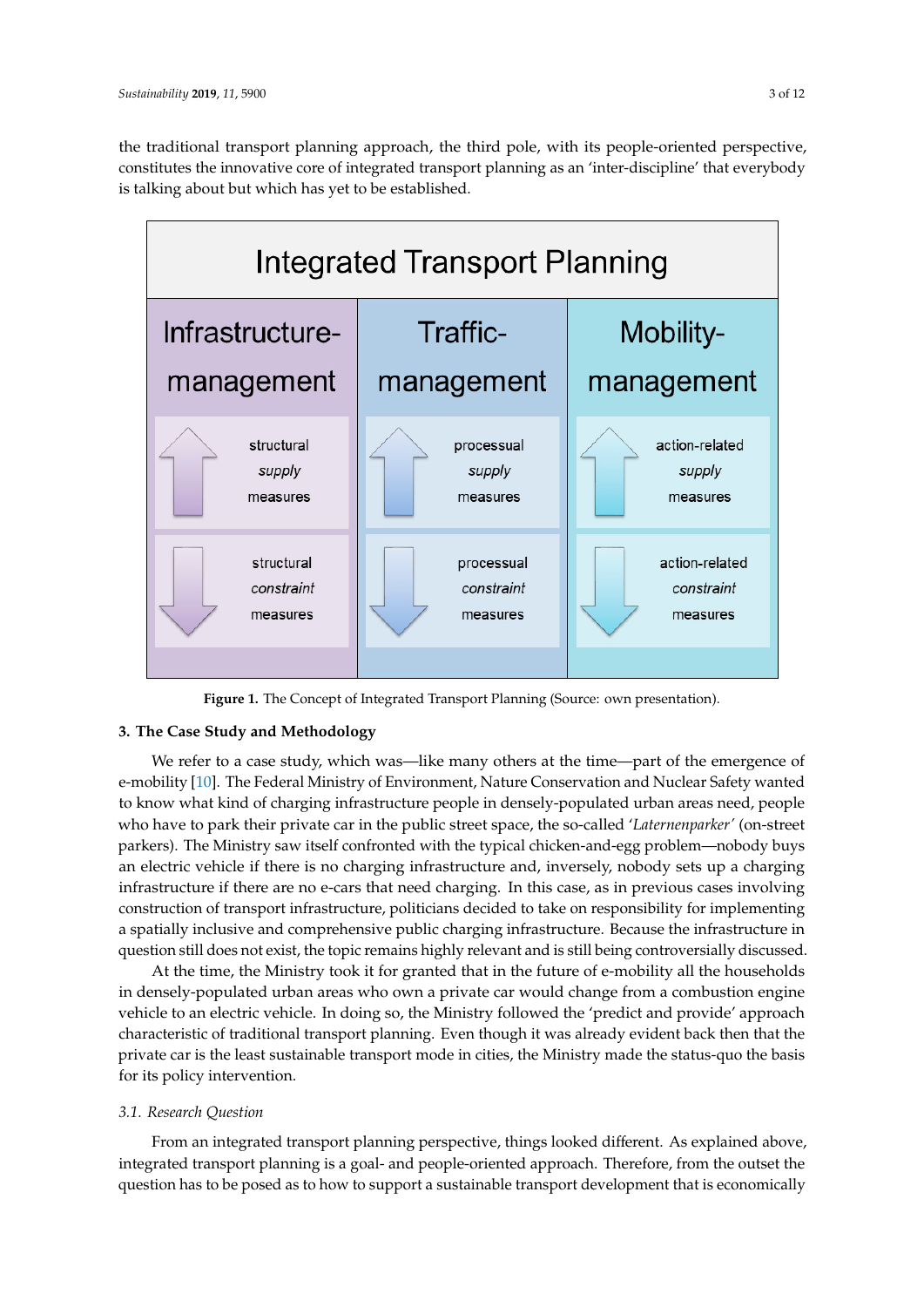efficient, ecologically viable and socially just, and, further, what are the particular needs of the people? This leads to a quite different research question—instead of analysing how a spatially inclusive and comprehensive public charging infrastructure for all the on-street parkers has to be designed, which is what the ministry set out to do, an integrated planning approach enquires into the reasons why people own a private car in the city centre and whether they can imagine alternatives. The goal was to identify attractive transportation planning concepts in order to develop action plans and incentives that promote mobility, without needing to own a car. This rests on the assumption that some car owners do in fact also use other modes of transportation in their daily lives and retain their cars for special occasions only.

That was the reason we correspondingly changed our research design, going counter to the Ministry's intention and started an elaborated qualitative survey of car-owning households in Prenzlauer Berg, one of Berlin's most densely populated districts, with 161,192 inhabitants [\[11\]](#page-10-10). Additionally, people in Prenzlauer Berg own fewer cars than the average in Berlin and public transport infrastructure is highly diverse and accessible. Many people use bicycles for their daily journeys within the city generally, almost 20% but especially in inner-city areas like Prenzlauer Berg [\[12\]](#page-10-11). Furthermore, the district of Prenzlauer Berg agreed to serve as the location for all car-sharing companies that were active in Berlin at the time and also introduced more restrictive parking management in 2010 and 2013.

#### *3.2. Research Methodology*

Both the data collection as well as the data analysis were conducted by an interdisciplinary team of seven researchers, with backgrounds in transportation planning, sociology, political science and urban planning. This diversity ultimately helped to bring together broad and varying perspectives, reflected in the qualitative and explorative research design. Additionally, it was essential to meet qualitative research criteria such as intersubjectivity, validity and reliability through techniques of adequacy, openness, communication and triangulation [\[13\]](#page-10-12). A less diverse group of researchers (e.g., exclusively traffic planners), with more homogenous and prefabricated perspectives and methods, would have been detrimental to the objective of openness, whereas the objectives of communicative validation and triangulation depend greatly on a heterogeneous group of researchers, bringing their different perspectives, skills and opinions.

The first step was to conduct research into the literature in order to support the development of the design for the qualitative analysis. The research focused on the use of cars, mobility patterns, parking issues and multimodal mobility. To investigate current mobility behaviour, the data sets of "System repräsentativer Verkehrsverhaltensbefragungen" [\[12\]](#page-10-11) and "Mobilität in Deutschland" [\[14\]](#page-10-13) were analysed. In order to then explore and investigate the mobility needs of the local citizens, the research team conducted 60 guided interviews in total. The interview guidelines consisted of questions regarding the interviewees' attitudes, motives and their use of modes of transport, as well as daily mobility routines and whether they considered a change in their mobility behaviour conceivable. Of 60 interviews, 30 were conducted with the officially addressed sample group of people who own a car and park it on the public street. Our initial interest was to investigate the particular, day-to-day mobility needs and to determine to what extent these are related to owning a private car. The other 30 interviews were conducted with a comparative group of people who already used several transportation options for their trips (multimodals) and did not own a car at the time. Their mobility behaviour provided relevant information for designing measures and developing a framework to encourage alternative choices of transport modes. However, the following empirical findings only refer to the first group of on-street parkers, while the second group of multimodals are only used to describe possible measures and parameters to promote car-free lifestyles.

The sampling procedure was divided into two stages—first, a randomized process (random-address and random-route) identified 1980 households that were contacted via a letter. Out of these 1980 households, 98 responded (a response rate of about 5 percent). Second, the research team selected 60 persons out of the 98 that met the theoretical requirements (on-street parkers vs.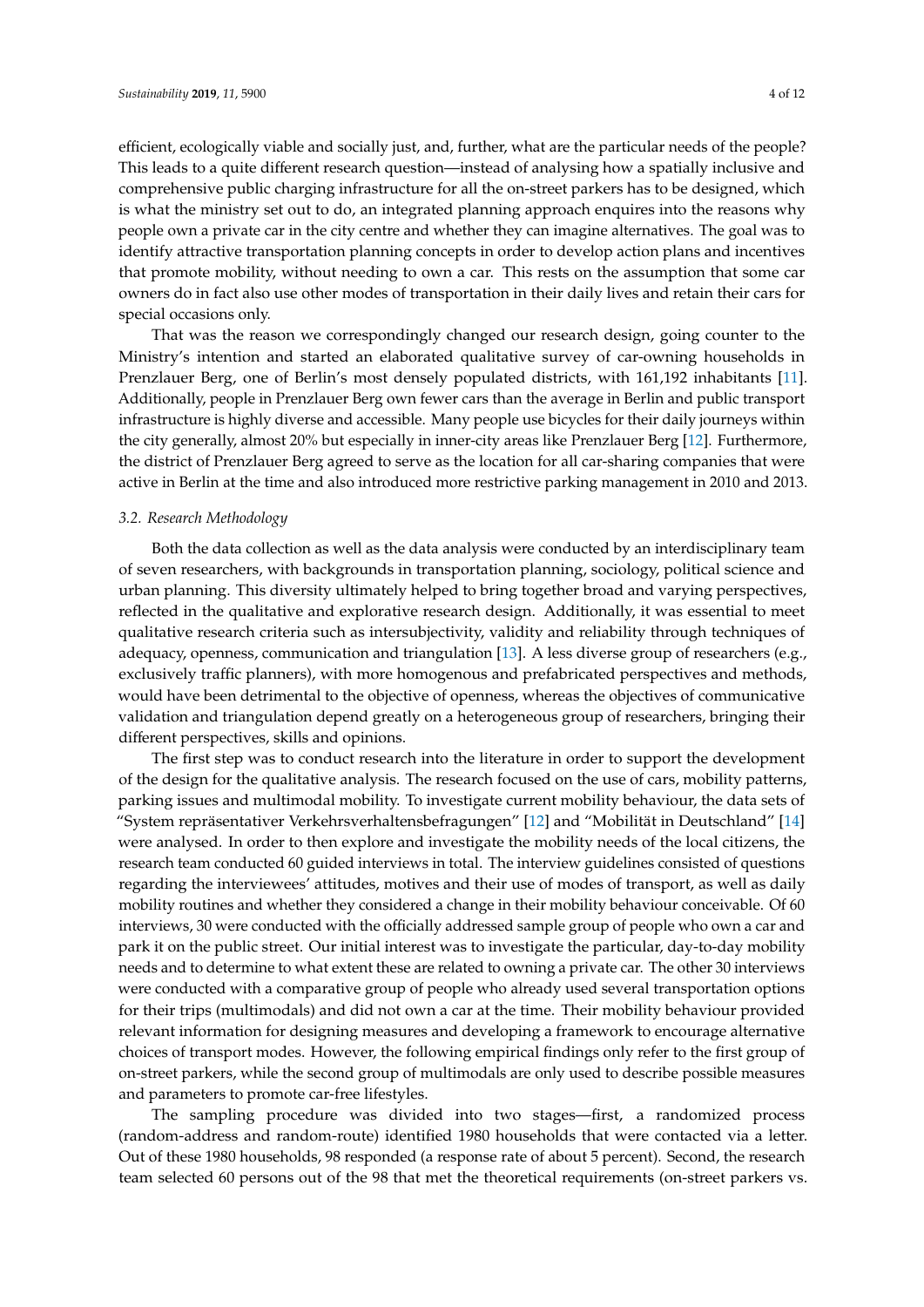multimodals) and more closely represented the demographic structure of the area under investigation. The sample then consisted of 32 men and 28 women, who were between 21 and 73 years old. 65% of the test persons had an academic degree, 50% were working full-time, the other test-persons were either jobseekers, students, part-time workers or pensioners. While half of the test-persons lived alone, one quarter lived in a relationship and the other quarter in a family structure.

The interview-data was coded with MaxQDA using the deductive as well as inductive approach of qualitative content analysis [\[15\]](#page-10-14). Our goal was to compare the two groups with a focus on similarities and differences regarding their mobility behaviour, attitudes, experiences, intentions and wishes.

#### **4. From Supply- to Demand-Oriented Transport Planning—Considering the Benefits**

Research projects are currently of undeniable political importance because in times of societal transformation such as ours they provide legitimacy for political action. On the one hand, by requesting advice from researchers, politicians exert influence on the research outcome and thus contribute to a politicization of research. On the other hand, by taking certain methodological techniques as a given, researchers exercise an influence on politics and contribute to lending politics an air of research-based science [\[16\]](#page-10-15). Our focus will be on the second mechanism, showing how the change of methodological perspective from an supply- to a demand-oriented transport planning approach leads to fundamentally different research results and consequently to very different policy advice.

Our empirical findings indicate that on-street parkers show diverse and varying mobility needs and practices—about half of the on-street parkers in Prenzlauer Berg who currently own a car show very similar mobility patterns to multimodals who do not own a car, meaning those in the first group do not use their car most of the time but take public transport or ride a bicycle instead. During the week, the car is parked on the public street and only used for certain purposes, especially on weekends or in the late evening. Only one third of all on-street parkers use their car as their primary mode of transport. Most of these car journeys are then made for work-related reasons, such as driving to external appointments, the transportation of goods as well as commuting. In some cases, the participants in our study valued the time-saving, spatial flexibility, reliability, speed and convenience of the car, especially when driving outside the city or during off-peak hours (this was investigated by Antje Flade [\[17\]](#page-10-16)). However, these positive features count for less when it comes to heavy traffic, which obviously involves more stress and potential conflict and especially when it comes to difficult parking situations, causing additional costs and/or time spent looking for somewhere to park.

The sample group of on-street parkers was therefore divided in turn into four groups (see Figure [2\)](#page-5-0), based on the individual attitudes and dispositions. Since demographic factors were regarded as less important for our study, the on-street parkers were first divided on the basis of their potential willingness to reduce car use as well as their potential willingness to dispense with their private car. In a second step, the on-street parkers were divided on the basis of their current transport behaviour, showing the intensity of their car use in contrast to their use of public transport/bicycle/walking.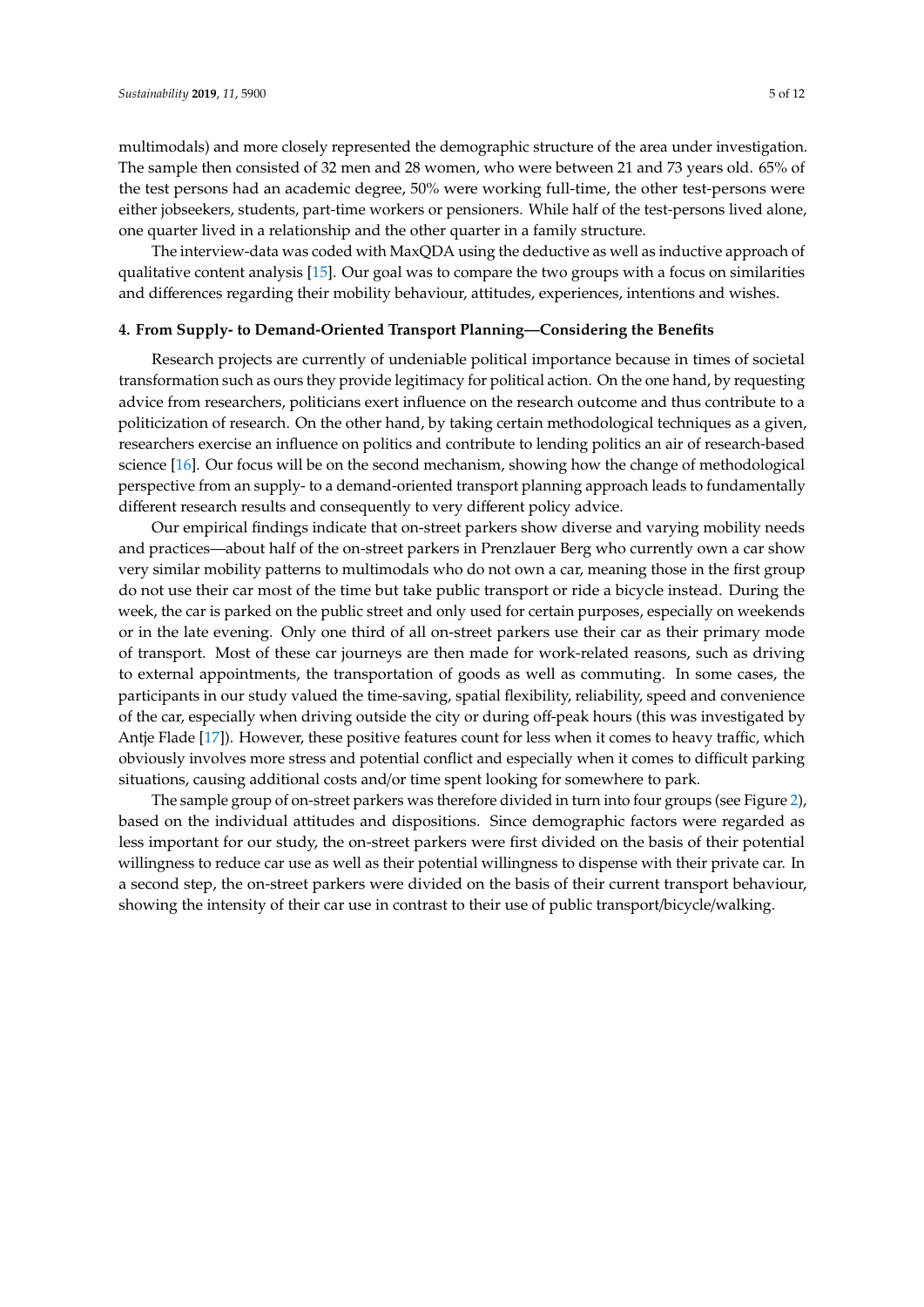

<span id="page-5-0"></span>

**Figure 2.** Potential Transformation of Car-Based Households (Source: own presentation).

## *4.1. Households with a Tendency towards Doing without a Private Car*

these two different groups one can differentiate between *car-captives* and *car-keepers*. While both of *Recommendations for Action*  transport and bicycling, they display differences in their daily mobility patterns and requirements. About half of the on-street parkers show a tendency towards doing without a private car. Within these groups display the attitude and willingness to get rid of their car and are sympathetic to public

Car Captives—external structures forcing car-dependency.

The car-captives have a critical view of their car ownership. Most of them know that car use is the most unsustainable way of getting around in urban areas and they would also like to get rid of their car for financial reasons. Additionally, most of them show positive attitudes towards public transport, cycling and walking and would like to see an increase in these modes of transportation in the future. Still, these users point to certain structural parameters in order to explain or rationalize their car-dependency. For example, some of them have to commute to places outside the city which they cannot reach with any other mode of transportation. Other reasons given were financial concerns, health limitations and having to transport heavier goods for work-related purposes. Transportation researchers often call this "forced mobility" (*Zwangsmobilität*) [18] and discuss two fundamental problems—first, it is impossible for the people in question to change this situation on their own since they are captives of car-based mobility. Second, even if the reasons are structural, traffic planners and politicians do not have any short- or mid-term solutions to offer, since the reasons are either located in different fields of policy such as housing or economic policy or they involve planning periods of several decades (e.g., expanding the public transit network). This dead-end situation means that the car captives will be largely neglected by policy makers and planners, since there are no recommendations for action at hand. The ineffective on its own, which are useful and smart combination of  $\mathbb{R}$  useful and smart combination of  $\mathbb{R}$  useful and smart combination of  $\mathbb{R}$  useful and small combination of  $\mathbb{R}$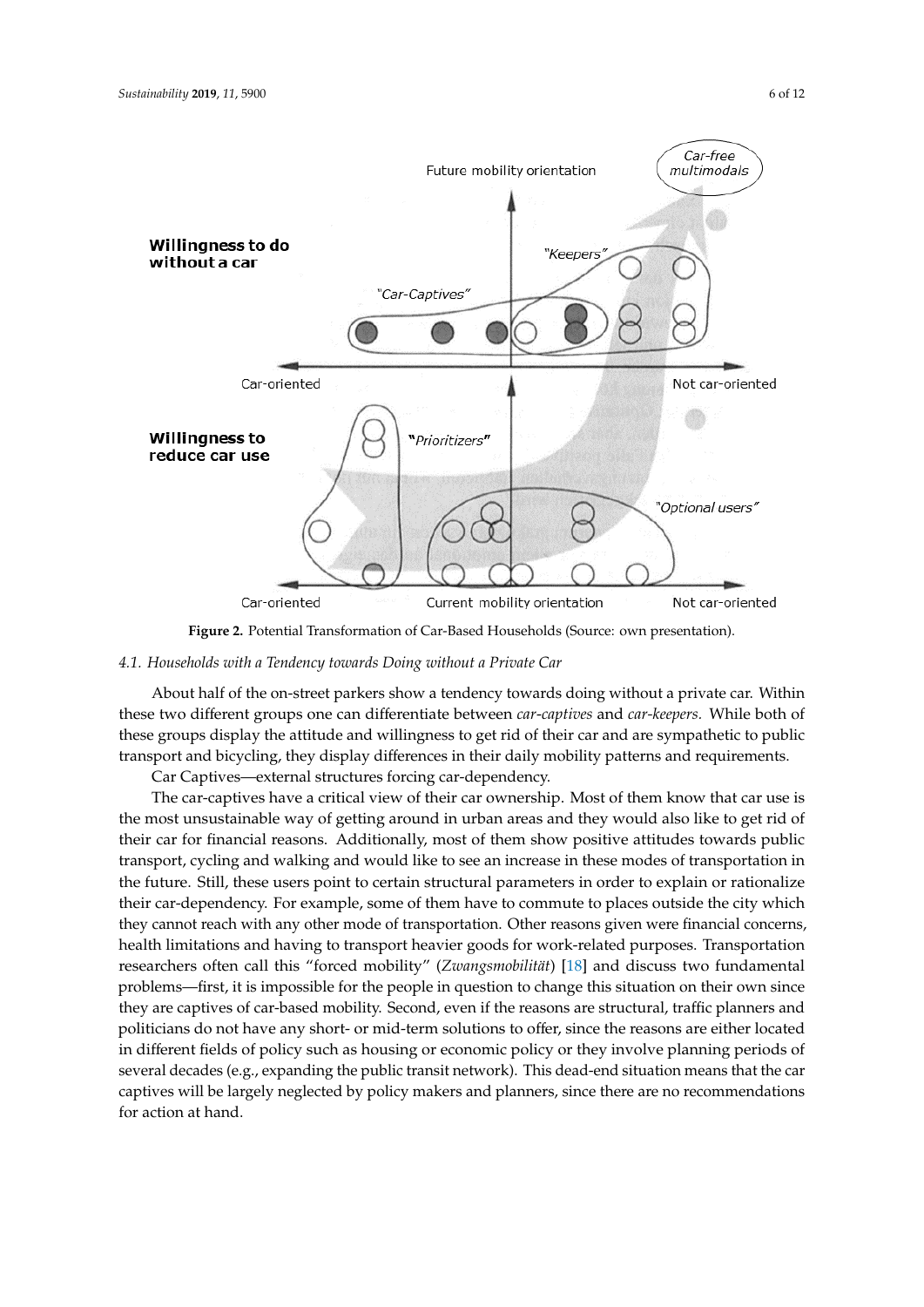#### *4.2. Keepers—Keeping a Car for Opportunity's Sake*

In common with the group of keepers, car captives view car ownership critically and also have a positive view of sustainable mobility. The main difference is that the keepers live their daily lives without using a car and display aspects of multimodal behaviour by using public transport, cycling and walking, instead of using their car. Still, owning a car comes in handy for certain situations, such as buying things in bulk, the transportation of heavy goods, weekend trips or holidays, where they do not see their mobility needs met by public transport, car-sharing or forms of active mobility. While the keepers certainly still feel the need to own a private car for such occasions, they reveal many starting points as to how the external parameters might be altered, so they could effectively use alternatives instead. Most relevant here are improvements in public transport, extending car sharing opportunities, as well as increases in the cost of owning an automobile (e.g., increasing the costs of parking in urban areas). The following quote nicely illustrates the paradox of owning a car in order to avoid the negative impacts of automobility:

"Car sharing is only useful in the city, in Berlin, more or less. And we bought the car to get out of the city or to go bulk shopping, which we only do very rarely, actually. So, our car is primarily for our son, I would say, so that we can drive him out into the countryside and he isn't just restricted to seeing the city or the same playground again and again, which is surrounded by cars. And yes, this is the main reason." (quote of Participant 6 in our study)

#### *4.3. Households with a Tendency towards Reducing Car Use*

The group of on-street parkers who have a tendency towards reducing their car use cannot imagine completely doing without their car just yet. In this sense, the groups that we present next display attitudes much more rooted in car-based mobility than the previous groups. However, they do show considerable openness to reducing their car travel on certain occasions, some are already offsetting their car-trips by using public transport, cycling or walking.

#### *4.4. Optional Users—Keeping a Private Car due to Emotional and Symbolic Bonds*

Being the largest group in the study (11 persons in total), the *optional* users share the positive attitudes towards sustainable mobility with the groups of *car captives* and *car keepers* and mostly they also display a multimodal mobility pattern. The main difference is that *optional users* cannot imagine relinquishing their car and replacing it with a functional equivalent. The reason is that the *optional users* do not see the private car as a functional tool for getting around but rather as a meaningful object in itself. The people concerned have a strong emotional bond with their car, which they even personify. The car is thus not used and owned out of rational motives but rather out of emotional and symbolic motives, making it difficult to challenge this status-quo through policy or planning measures [\[19\]](#page-10-18). However, the *optional users* could be persuaded to make less use of their car if there were improvements in public transport and cycling infrastructure or gasoline costs were to rise.

#### *4.5. Prioritizers—the Car as First Choice*

This second group also cannot imagine relinquishing their car and are much more focused on car travel due to their daily routines and negative attitudes towards alternatives. Public transport for example is considered as unreliable and cycling as too exhausting. The *prioritizers* are thus the group of people who have "the car in their head" [\[20\]](#page-10-19) and always use their car as their first option. Still, some of these households could imagine using their car less often and eventually turn into *optional users* themselves, should the structural parameters change accordingly. The *prioritizers* therefore share the emotional and symbolic bonds to automobility, plus a rational motive and a markedly routinized use of the car, as one participant explains:

[asked if he could imagine dispensing with his private car] Definitely not [...]. Only if I were no longer able to drive a car. If I were—let's say - physically and mentally unable to do it. But apart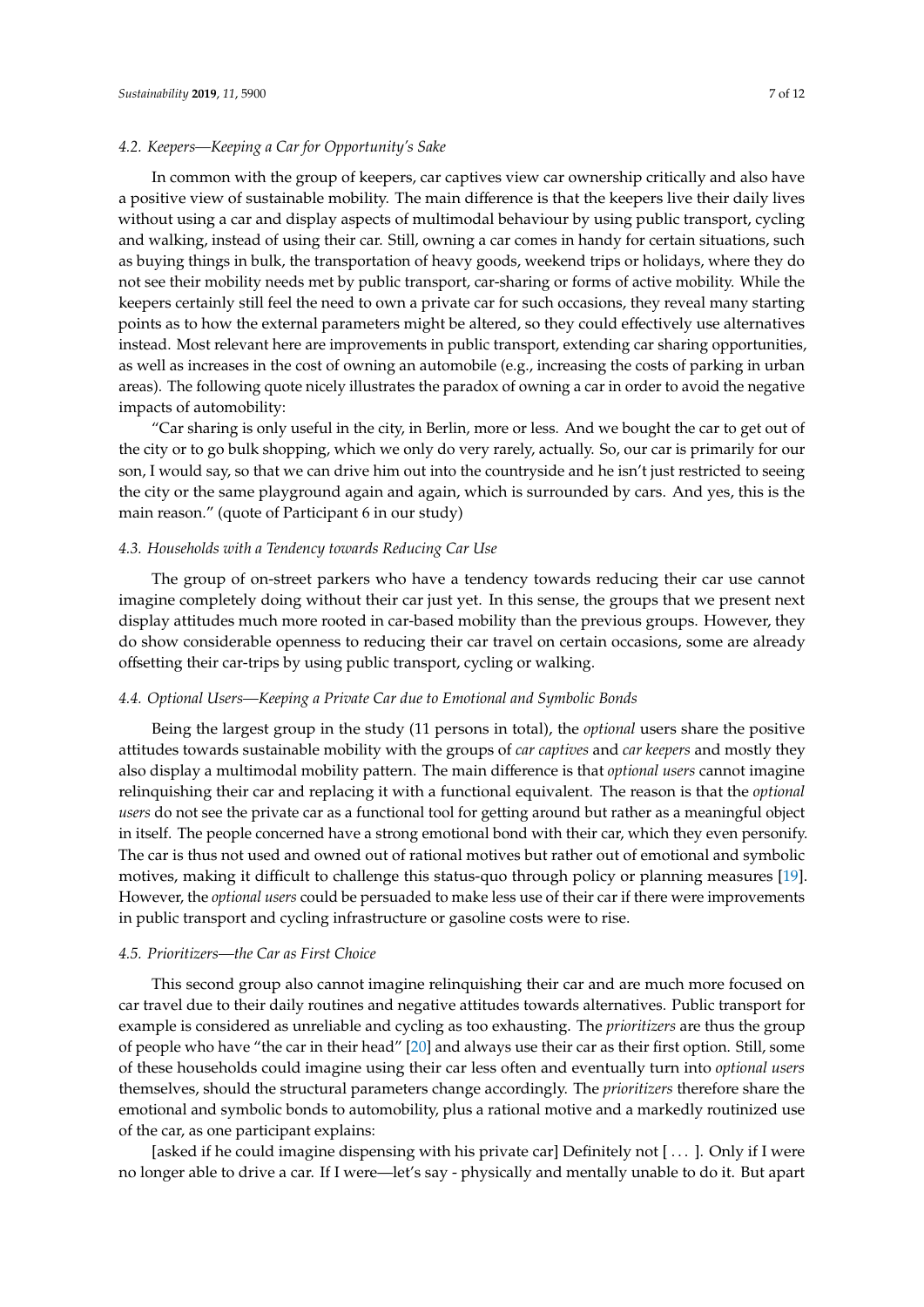from that, yes, I am quite a fan of automobiles. As I already said, it means an element of freedom and flexibility to me, at least in my head and which I simply don't want to do without." (quote of Participant 13 in our study)

#### **5. Discussion of the Empirical Findings**

Considering the varying attitudes and types of use, there are several ways a sustainable development could be fostered. While the group of *car captives* are the ones where political influence is not possible on a short- or mid-term timescale, the potential for influencing the *keepers* and *optional users* is considered to be high. Even some firmly convinced and routinized car drivers such as the *prioritizers* could be influenced and targeted by policy and planning measures. With the right amount and mixture of push- and pull measures (see below) some of them could at least be introduced to alternative modes of transport for certain trips. This means the *prioritizers* would still own and use their car for most purposes but they show a more multimodal mobility pattern, potentially turning them into *optional users*, who still have an emotional and symbolic bond with the car but on rational grounds also use other transport modes as well.

Similarly, the *optional users* already show a more diverse and multimodal mobility pattern but remain attached to their car because they enjoy driving it or see it as status symbol. Relatively many of those who rate these non-instrumental motives higher than rational ones are young men [\[21\]](#page-10-20). Still, these emotional and rational motives are socially constructed and are dependent on a complex configuration of sociocultural attributions. These attributions are not fixed once and for all but are rather always negotiated and influenced by underlying changes in mobility cultures and mentalities. Changing norms, attitudes and values can have a significant effect on these motives and eventually reduce the symbolic or emotional capital that the private car offers to certain people and to their quality of life. For example, a representative study conducted by the German Environment Agency (*Umweltbundesamt*) indicates that 91% of Germans would be in favour of being less dependent on cars [\[22\]](#page-10-21). On a local level, a survey based in Prenzlauer Berg found that 60% of the households are in favour of transforming their neighbourhood into a car-fee area [\[23\]](#page-10-22). Through this process, *optional users* could develop a more functional and pragmatic relationship to their car, leaving them open to improvements in alternative mobility, as European case studies about car-free developments suggest [\[24\]](#page-10-23).

In particular, the groups of *keepers* are susceptible to effective intervention, making it likely they will dispense with their car in the long run. The motives mentioned were financial in nature, such as increasing maintenance costs or falling household income but non-financial reasons were also mentioned, such as the effort involved in finding parking spaces and traffic jams. By contrast, ecological reasons only play a subsidiary role. An exemplary instance here is one study participant who, for financial reasons, had already gotten rid of his car just prior to the interview. This shows that political interventions offering forms of alternative mobility and/or restricting car-based mobility can have a significant effect on this group. The following graphic (Figure [2\)](#page-5-0) shows the interconnections between current mobility orientation and possible future mobility orientation in terms of the participants' willingness to reduce car use or even to dispense with their private car altogether. Additionally, the illustration indicates the tendencies within the groups towards a more sustainable form of urban mobility. Each circle indicates a participant of the study, while the connecting bubbles indicate the groups of *car-captives*, *keepers*, *prioritizers* and *optional users*.

#### *Recommendations for Action*

To promote future sustainable mobility, recent transportation policies have focused increasingly on the reduction of individual motorized transportation in urban areas and the promotion of active modes of transport and public transport. Our results emphasize that multimodal mobility is already predominant in densely populated urban areas and even traditional car owners already display aspects of multimodal behaviour and have experience with different mobility alternatives. This reveals a potential for alternative mobility solutions without needing to own or use a car and should be used by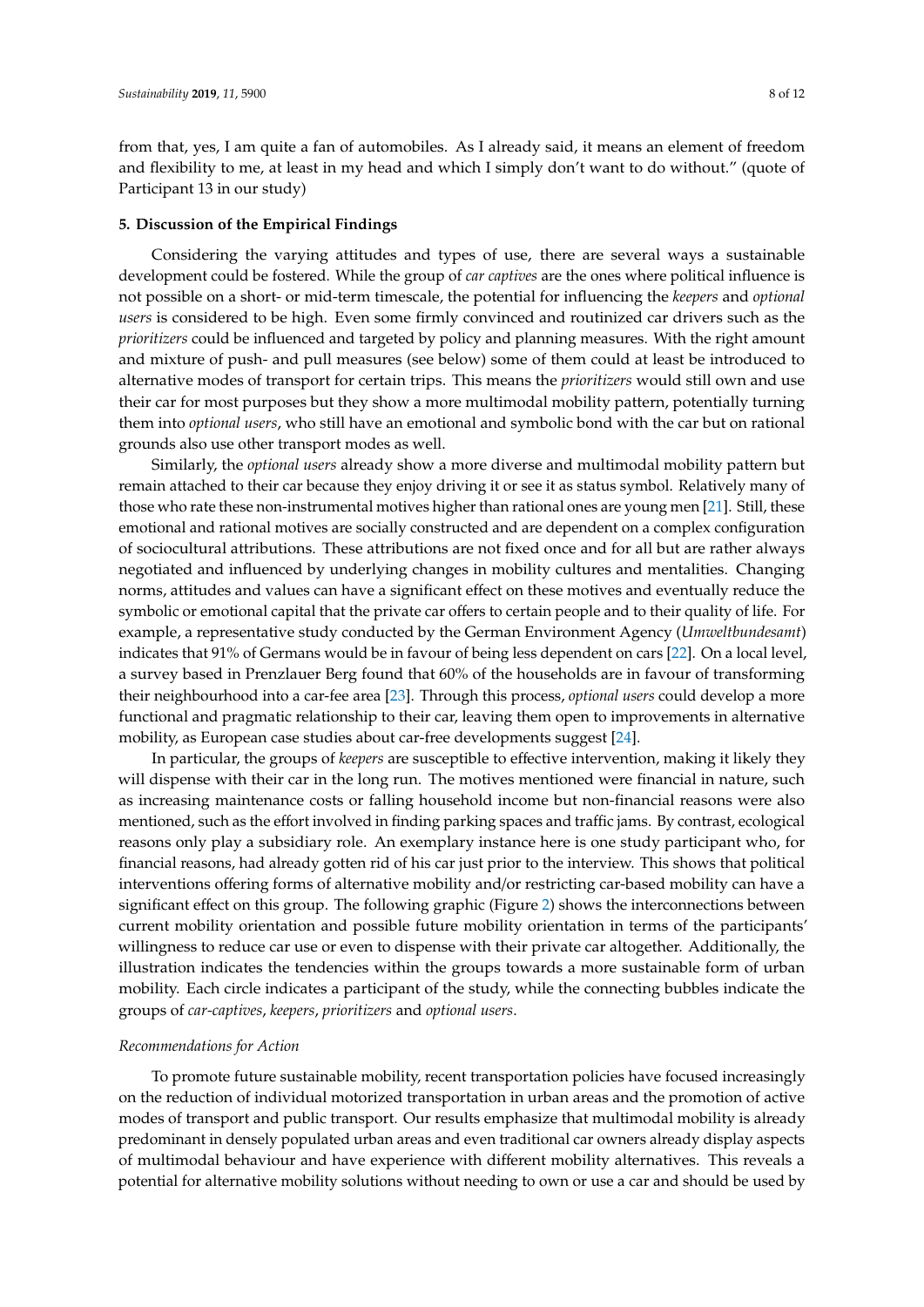politicians and planners to develop strategies that help car-based households to meet their mobility needs without a private car, even a private electric vehicle. A German mobility survey also shows that multimodality is increasing—there are more and more multimodal people using at least two different modes of transport in the course of a single week, usually a combination of car, bicycle and public transport. It is therefore relevant to study mobility patterns in the current use of modes of transport and to create alternatives that meet the needs of the users [\[25\]](#page-10-24).

To generate a shift towards multimodal mobility it is necessary to combine push and pull measures, which promote the development of alternative modes of transport and, at the same time, make car ownership unattractive for urban dwellers. These so called "travel demand management" [\[26\]](#page-10-25) measures can be incentive-based (pull measures) or restrictive (push measures). Some studies show that a single measure is quite ineffective on its own, while a useful and smart combination of pushand pull measures has the best impact [\[27](#page-10-26)[,28\]](#page-11-0). Therefore, in order to promote sustainable mobility in the future, it is essential to make car use and ownership less attractive, while promoting active modes of travel and public transport. This transformation requires long-term political action and a goal- and people-oriented approach, to make push-measures both effective and acceptable for all kinds of users.

Another interesting result is the heterogeneity of the on-street parkers regarding their use of and attitudes towards cars. The on-street parkers we studied can be differentiated on the basis of their desire to keep their private car and willingness to reduce the frequency of its use in favour of alternative transport modes. There are, as we explained, four groups: *car captives—*those who are willing to live without a private car but whose personal situation (work, family, etc.) make them dependent on their cars. *Keepers*—those who are willing to live without a private car, provided there is an improvement in alternative forms of transport, making it possible to transport goods within the city and to make trips to the outskirts. The latter argument was the main reason why car sharing was considered inappropriate (along with the absence of car seats for children and leasing costs). *Optional users—*those who are not willing to live without a private car but who would be willing to use it less if there were improvements in alternative forms of transport. *Prioritizers—*those who use their own cars without considering the possibility of using other modes of transport. They are not willing to give up their own car or use it less, regardless of the circumstances.

Therefore, it is highly recommendable to design transport policy measures and transportation planning measures to address specific target groups. The findings of this analysis enable us to identify the needs of users and to formulate recommendations, such as the promotion of car sharing (institutionalized as well as private), the implementation of smart parking management, increasing the costs of owning a car (e.g., taxes, insurance) and developing existing public transportation so that it becomes a form of 'public mobility,' enabling the public to use all kinds of transportation modes instead [\[29\]](#page-11-1). Furthermore, improvements in cycling infrastructure would strengthen the extant local bicycle culture and serve as a cheap but nevertheless effective pull-measure.

#### **6. Conclusions**

In the face of the transformation from a fossil-based to a post-fossil society, the transport sector has to play its part [\[30\]](#page-11-2). For this reason, the old idea of integrated transport planning and policy is experiencing a revival, which involves the integration of infrastructure, transport and mobility management to meet both societal needs as well as transport policy goals. Because sustainable transport development necessarily depends on a change in mobility behaviour, the people-centred perspective is of foremost interest. Especially for traditionally-educated transport planners, who often have a background in engineering and lack professional knowledge in the social sciences and qualitative research, this human perspective can be very challenging. In widening the perspective to include different topics like society, technology, economy, ecology and politics, as well as examining the ways in which the latter are interdependent, integrated transport planning is a complex 'inter-discipline.' This also explains why, even though the idea is widely accepted, the practice is still trailing behind. To the extent that different disciplines have to work together, an interdisciplinary approach is always a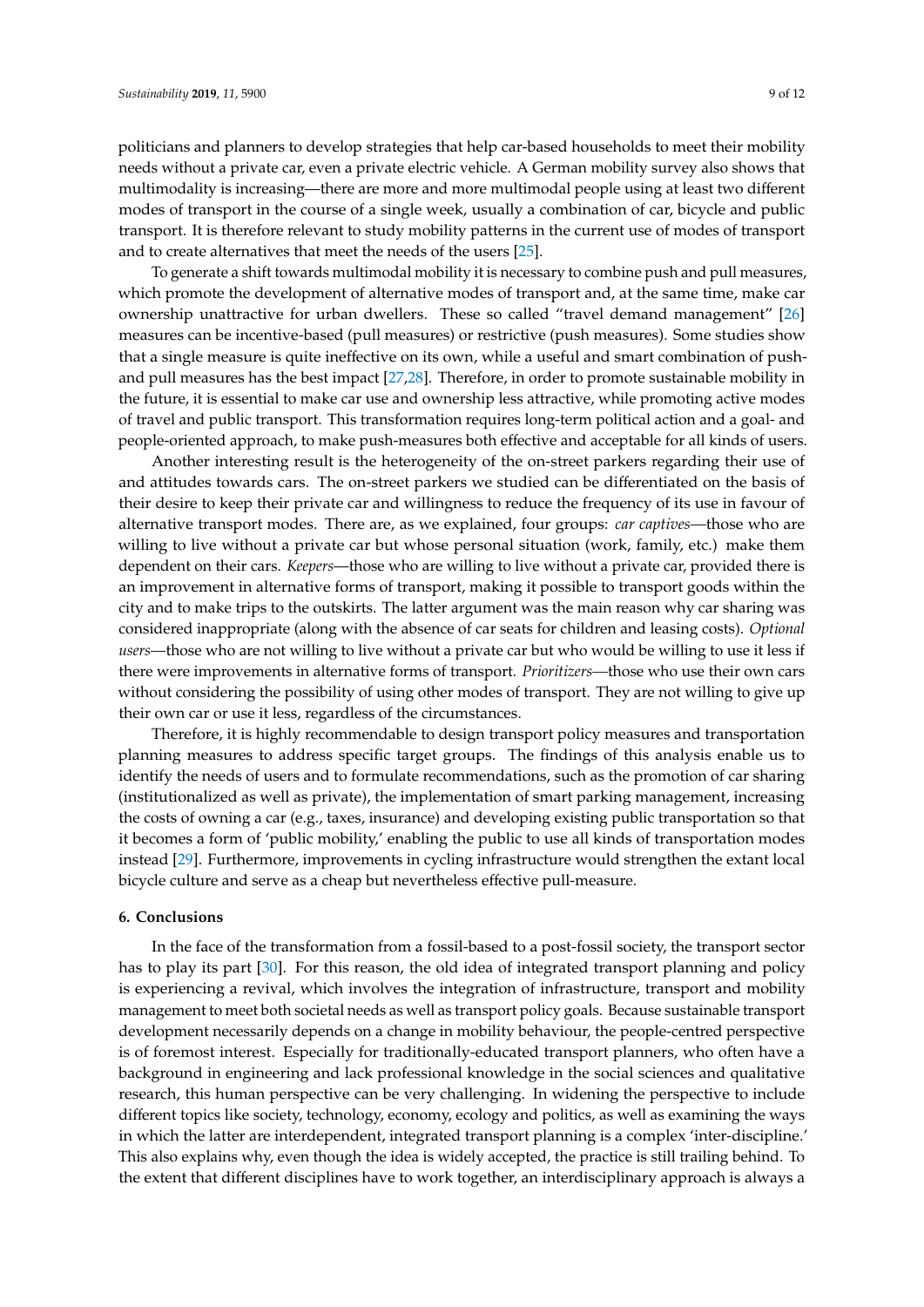venture. That is why we have to provide an answer to the question of why one should embark on the adventure of integrated transport planning, even though the initial effort is considerable.

We provided one answer with respect to the topic of e-mobility, which to date is very much technology-driven. Within the framework of a research project commissioned by the German Federal Ministry of Environment, Nature Conservation and Nuclear Safety, politicians wanted to find out how to design a charging infrastructure for on-street parkers in densely populated inner-city areas. By altering the research question in favour of the goal-oriented approach of integrated transport planning, we enquired into people's mobility needs, instead of simply assuming the existence and uptake of the private e-car. Finally, in light of the finding that most people in densely populated inner-city areas do not use their private car during the week, we came up with very different policy recommendations, contrasting with the Ministry's initial idea to establish a comprehensive public charging infrastructure for private electric cars. (The research project was conceptualized as a one-year pilot with the option of follow-up financing. Because we did not fulfil the ministry requirements, the follow-up financing went elsewhere. This demonstrates once again the close coupling of research and politics, as well as the difficulties that result from this established relationship, particularly in times of major transformation. Against this background, researchers have a responsibility to decide between accepting funding and remaining true to their own professional convictions, which raises the issue of the relations between ethics and research, which we cannot go into here [\[31\]](#page-11-3)).

The example demonstrates a further difficulty in implementing the integrated transport planning approach. Apart from the above-mentioned challenge of embarking on the adventure of an inter-discipline, the established relationship between politicians and researchers in times of change is an additional obstacle. As we showed, politicians, policy makers and researchers are still very much focused on technical solutions, in this case the electric vehicle and the necessary charging infrastructure. On the one hand, transport policy makers traditionally go looking for technical solutions (politicization of research) and on the other hand, research into transport is used to offer primarily technical solutions (thus bestowing an air of research science on politics). Neither side is prepared for new challenges, which require above all a change in mobility behaviour. In fact, in the field of transport policy and planning we are confronted with a typical deadlock, where both sides obstruct each other.

What is required is nothing less than a paradigm shift in transport policy and planning, as classically described by Thomas Kuhn [\[32\]](#page-11-4). In this spirit, researchers have a responsibility to break with what is generally considered to be a matter of course, even at the risk of upsetting political expectations. In this sense, as our case demonstrates, this paradigm shift in transport planning and policy from a supply- to a demand-oriented approach is a conflictual process. On the one hand we have arguments in favour of integrated transport planning as an inter-discipline; on the other hand, we have traditional planners who argue against the paradigm shift because it is associated with a conflictual process and a normative perspective, conflicts that they want to avoid.

In contrast, we argue that societal progress necessarily involves political conflict and consider research to be an inherent part of this process. Therefore, by showing the potential of integrated transport planning and policy as an inter-discipline to promote sustainable transport development, as researchers we are making a conscious contribution to the recent political struggles regarding appropriate transport policy.

**Author Contributions:** Conceptualization, O.S.; Formal analysis, O.S.; Supervision, O.S.; Writing—original draft, O.S. and M.H.; Writing—review & editing, M.H.

**Funding:** This research was funded by Federal Ministry of Environment, Nature Conservation and Nuclear Safety (Bundesministerium für Umwelt, Naturschutz und Reaktorsicherheit) in 2013, grant number 16EM1079 and The APC was funded by the German Research Foundation and the Open Access Publication Fund of TU Berlin.

**Acknowledgments:** We acknowledge the support of our colleagues who worked in this research project, but were not part of this specific publication.

**Conflicts of Interest:** The authors declare no conflict of interest.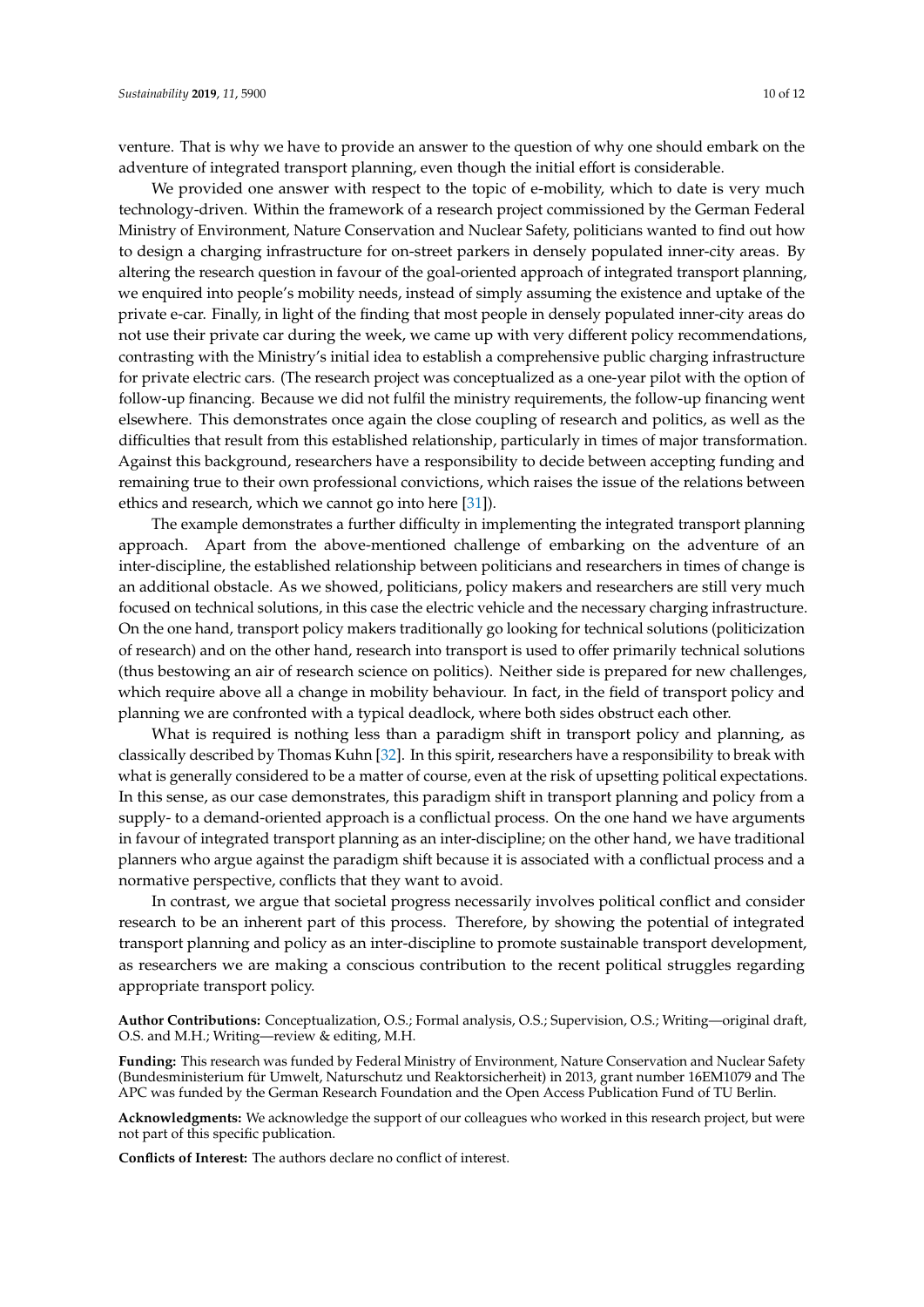# **References**

- <span id="page-10-0"></span>1. Schwedes, O. *Urban Mobility in a Global Perspective. An International Comparison of the Possibilities and Limits of Integrated Transport Policy and Planning*, 1st ed.; LIT: Wien/Zurich, Switzerland, 2017.
- <span id="page-10-1"></span>2. Givoni, M.; Banister, D. *Integrated Transport: From Policy to Practice*, 1st ed.; Routledge: Oxfordshire, UK, 2010.
- <span id="page-10-2"></span>3. Schwedes, O. The Field of Transport Policy: An Initial Approach. *Ger. Policy Stud.* **2011**, *2*, 7–41.
- <span id="page-10-3"></span>4. Schöller-Schwedes, O. The Failure of Integrated Transport Policy in Germany: A historical perspective. *J. Transp. Geogr.* **2010**, *1*, 85–96. [\[CrossRef\]](http://dx.doi.org/10.1016/j.jtrangeo.2009.01.006)
- <span id="page-10-4"></span>5. Krätke, M.R.; Underhill, G.R.D. Political Economy. The Revival of an 'Interdiscipline'. In *Political Economy and the Changing Global Order*, 3rd ed.; Stubbs, R., Underhill, G.R.D., Eds.; Oxford University Press: Don Mills, ON, Canada, 2006; pp. 24–38.
- <span id="page-10-5"></span>6. EC—European Comission. *Guidelines. Developing and Implementing a Sustainable Urban Mobility Plan*; EC: Brussels, Belgium, 2015.
- <span id="page-10-6"></span>7. Banister, D. The sustainable mobility paradigm. *Transp. Policy* **2008**, *15*, 73–80. [\[CrossRef\]](http://dx.doi.org/10.1016/j.tranpol.2007.10.005)
- <span id="page-10-7"></span>8. Litman, T. The New Transportation Paradigm. *ITE J.* **2013**, *83*, 20–27.
- <span id="page-10-8"></span>9. Lindblom, C. The Science of "Muddling Through". *Public Adm. Rev.* **1959**, *19*, 78–88. [\[CrossRef\]](http://dx.doi.org/10.2307/973677)
- <span id="page-10-9"></span>10. Ahrend, C.; Delatte, A.; Kettner, S.; Schenk, E.; Schuppan, J. *Multimodale Mobilität ohne Eigenes Auto im Urbanen Raum. Eine Qualitative Studie in Berlin Prenzlauer Berg*; Fachgebiet Integrierte Verkehrsplanung, Technische Universität Berlin: Berlin, Germany, 2014.
- <span id="page-10-10"></span>11. Amt für Statistik Berlin-Brandenburg. *Statistischer Bericht. Einwohnerinnen und Einwohner im Land Berlin am 30. Juni 2017*; Amt für Statistik Berlin-Brandenburg: Potsdam, Germany, 2017.
- <span id="page-10-11"></span>12. Ahrens, G.A. *Endbericht zur Verkehrserhebung, Mobilität in Städten—SrV 2008" und Auswertungen zum SrV-Städtepegel*; Lehrstuhl für Verkehrs- und Infrastrukturplanung, TU Dresden: Dresden, Germany, 2013.
- <span id="page-10-12"></span>13. Lamnek, S. *Qualitative Sozialforschung*, 5th ed.; Beltz Verlag: Weinheim, Germany; Basel, Switzerland, 2010.
- <span id="page-10-13"></span>14. Follmer, R.; Lenz, B. *Mobilität in Deutschland—MiD. Ergebnisbericht*; Bundesministerium für Verkehr und Digitale Infrastruktur: Berlin, Germany, 2008.
- <span id="page-10-14"></span>15. Mayring, P. *Qualitative Inhaltsanalyse, Grundlagen und Techniken*, 11th ed.; Deutscher Studien Verlag: Weinheim, Germany, 2010.
- <span id="page-10-15"></span>16. Lentsch, J.; Weingart, P. *The Politics of Scientific Advice: Institutional Design for Quality Assurance*; Cambridge University Press: Cambridge, UK, 2011.
- <span id="page-10-16"></span>17. Flade, A. *Der Rastlose Mensch: Konzepte und Erkenntnisse der Mobilitätspsychologie*; Springer VS: Wiesbaden, Germany, 2013.
- <span id="page-10-17"></span>18. Wittwer, R. Zwangsmobilität und Verkehrsmittelorientierung junger Erwachsener: Eine Typologisierung. *Schriftenreihe des Instituts für Verkehrsplanung und Straßenverkehr* **2014**, *16*, 1–252.
- <span id="page-10-18"></span>19. Gatersleben, B. Psychological Motives for Car Use. In *Handbook of Sustainable Travel*, 1st ed.; Gärling, T., Ettema, D., Friman, M., Eds.; Springer: Dodrecht, The Netherlands, 2013; pp. 85–94.
- <span id="page-10-19"></span>20. Knie, A. Das Auto im Kopf. *Die Auswirkungen moderner Verkehrsinfrastruktur auf die Mobilität der Bevölkerung im ländlichen Raum. Zeitschrift für Agrargeschichte und Agrarsoziologie* **2005**, *1*, 59–69.
- <span id="page-10-20"></span>21. Steg, L. Car use: Lust and must. Instrumental, symbolic and affective motives for car use. *Transp. Res. Part A Policy Pract.* **2005**, *39*, 147–162. [\[CrossRef\]](http://dx.doi.org/10.1016/j.tra.2004.07.001)
- <span id="page-10-21"></span>22. Umweltbundesamt. *Umweltbewusstsein in Deutschland 2016. Ergebnisse einer Repräsentativen Bevölkerungsumfrage*; Umweltbundesamt: Dessau, Germany, 2017.
- <span id="page-10-22"></span>23. Stein, T. *Autofreies Wohnen im Bestand. Das Beispiel Berlin*; IVP-Discussion Paper: Berlin, Germany, 2016.
- <span id="page-10-23"></span>24. Melia, S. Potential for Carfree Development in the UK. In Proceedings of the 42nd Universities Transport Study Group Conference, Plymouth, UK, 4–6 January 2010.
- <span id="page-10-24"></span>25. Nobis, C.; Kuhnimhof, T. *Mobilität in Deutschland—MiD. Ergebnisbericht*; Bundesministerium für Verkehr und digitale Infrastruktur: Berlin, Germany, 2018.
- <span id="page-10-25"></span>26. Bamberg, S.; Fujii, S.; Friman, M.; Gärling, T. Behavior Theory and Soft Transport Policy Measures. *Transp. Policy* **2011**, *18*, 228–235. [\[CrossRef\]](http://dx.doi.org/10.1016/j.tranpol.2010.08.006)
- <span id="page-10-26"></span>27. Gärling, T.; Eek, D.; Loukopoulus, P.; Fujii, S.; Johansson-Stenman, O.; Kitamura, R.; Pendyala, R.; Vilhelmson, B. A conceptual analysis of the impact of travel demand management on private car use. *Transp. Policy* **2009**, *9*, 59–70. [\[CrossRef\]](http://dx.doi.org/10.1016/S0967-070X(01)00035-X)